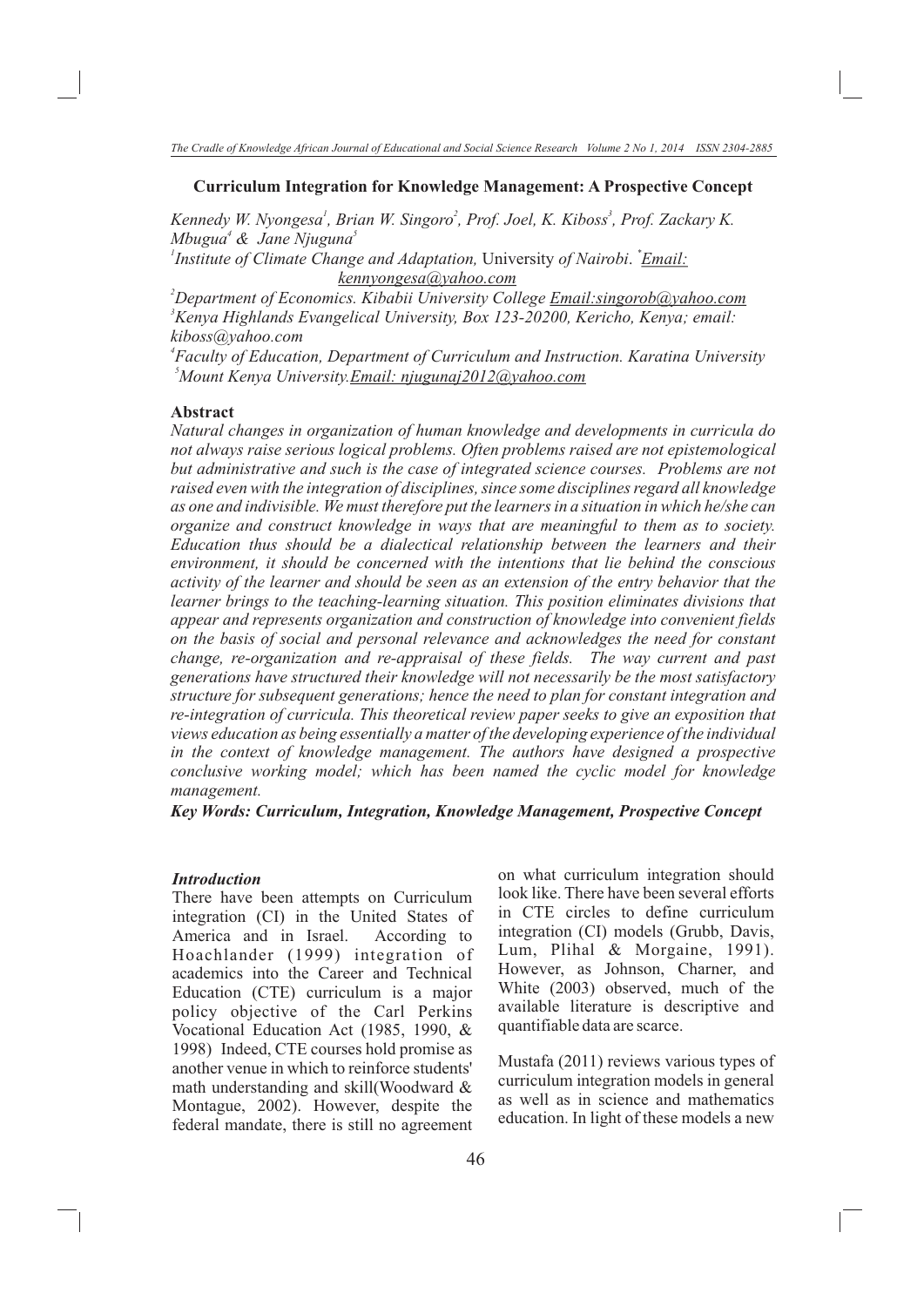five points model of integration called transitional model of integration is presented. This model is designed for science education more specifically for mathematics education. However it is not confined to these areas and can also be utilized for other subjects in school curriculum. The model focuses on the integration of social issues in school curriculum without addition of other subjects and changing the time schedule of the school. In this model the knowledge about social issues can be imparted to the children through teaching different subjects using subservient and thematic approach of integration

All CI models attempt to move away from the traditional model of instruction, in which subjects are taught by themselves, completely isolated from the context. Traditional mathematics, for instance, is seen as abstract, disconnected from any real application (Brown, Collins, & Duguid, 1989). Some math educators believe that students have a lot of trouble learning algebra in a de-contextualized way (Boaler, 1998; Kieran, 1992). This issue is particularly acute with low achievers (Woodward & Montague, 2002). The goal of CI is to demonstrate to students the connection between academic subjects. Integration is a philosophy of teaching in which content is drawn from several subject areas to focus on a particular topic or theme (Montague, 1992)*.*Stone, Alfeld and Pearson (2008) in their Math-in-CTE model present CI as contextual (as opposed to contextbased). Bernse and Erickson (2001) define contextual learning as learning that involves students connecting the content with the context in which that content could be used. They emphasize this connection to bring meaning to learning. Karweit (1993) defines contextual learning as learning that is designed to support students in activities and problem solving in ways that reflects the real-world nature of such tasks. According to this perspective, educators play a major role in helping students find meaning in their

education and make connections between what they are learning in the classroom and ways in which that knowledge can be applied in the real world. The use of authentic situations serves to anchor the symbolic and abstract math in situations that are familiar and real to students, which serves to help them make sense of the content (Brown, Collins, & Duguid, 1989).

# **Contextual Learning and Situated Cognition**

One problem with contextual learning is that students may be unable to transfer the knowledge learned in one context or situation to another context or situation because it is so embedded (situated) in the original context where it was learned (Boaler, 1993; 1998; Lave, 1988; Lave & Wenger, 1991; Karweit, 1993). Unless students are taught the abstract principle behind what they are learning in context and guided through other contextual examples to which it applies, it is unlikely that cognitive transfer will occur outside the classroom (Fuchs*et al*, 2003). This is a critical problem because students eventually need to use their skills outside the classroom. Employers emphasize a need for students to have experience with application of these skills (Stone, Alfeld& Pearson, 2008). This implies that students need to practice skills in a variety of ways so that they become proficient in knowing when and how to apply them.

This was consistent with the definition and characteristics provided by **The Math-in-CTE Model** (Stone, Alfeld& Pearson, 2008). The authors posit that the basic assumption was that the mathematics taught in CTE courses should arise directly out of the occupational content. Students should see the math as an essential component of the CTE course content, a tool needed to successfully perform the tasks of the occupation **(**Ericsson, Krampe, &Tesch-Römer, 1993). Deliberate practices can be created by asking students to solve a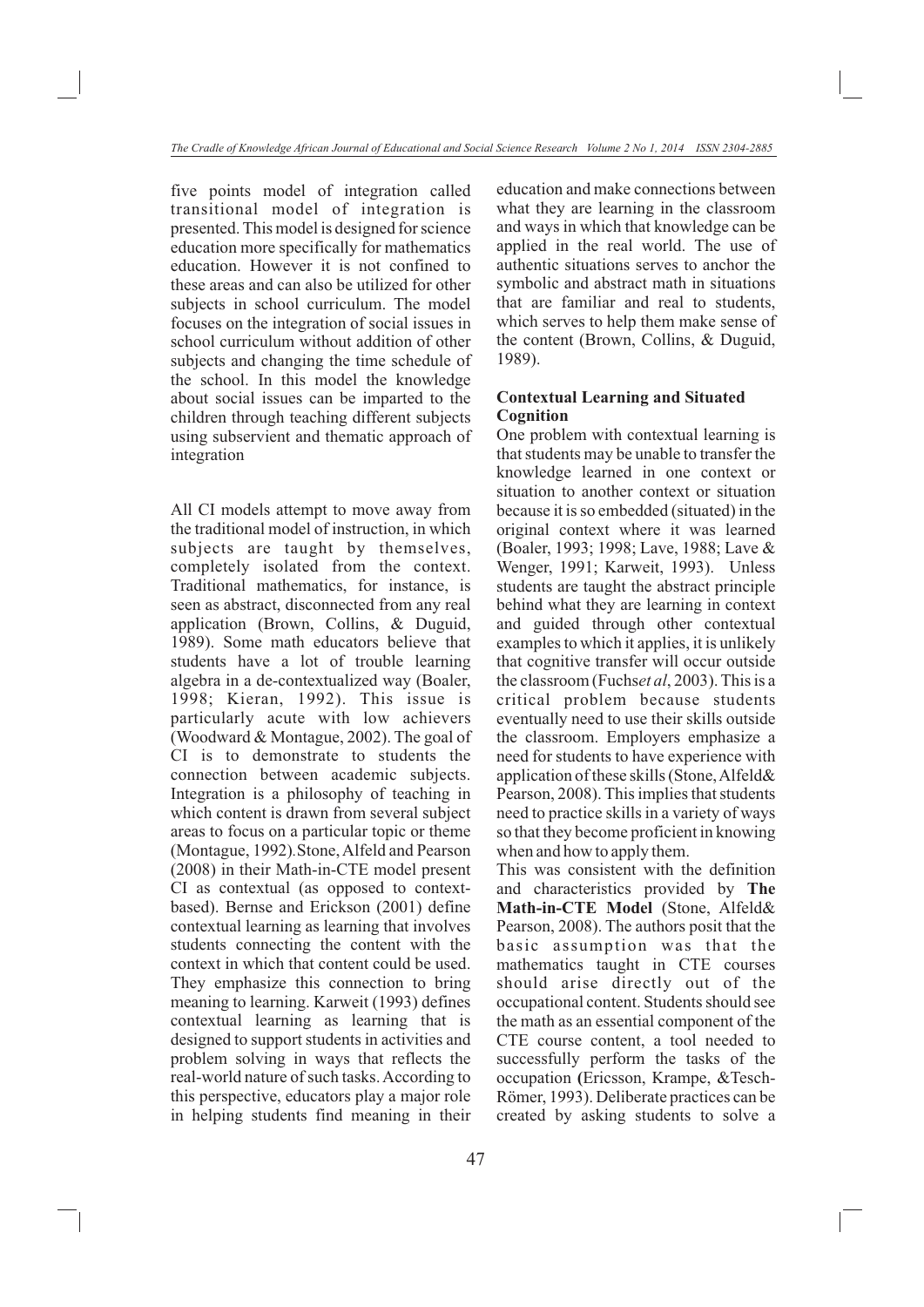problem repeatedly in ways different than the ones they had previously used to solve the problem. Anderson (1996) describes the process of readdressing a problem as a tuning stage. Brownell (1956) called this meaningful habituation and supported by (Allen, 2003). These theorists argue for learning problem-solving in a "real world" context and practicing both similar and novel problems on a continuum from more contextualized to more abstract, which should pave the way for students to be able to transfer their skills to new situations and environments.

# **The Rationale: Reasons and purposes for curriculum integration**

According to Stone, Alfeld and Pearson (2008) curriculum integration enables teachers and learners to identify and utilize the connections between syllabi. Its primary purpose is to enhance and maximize learning both within and across key learning areas of the curriculum. Through curriculum integration, teachers plan for the development of key skills and understandings that transcend individual strands and syllabi. In practice, curriculum integration enables students to acquire a unified view of the curriculum, broadening the context of their learning beyond single key learning areas.

An integrated approach better reflects the way children learn at home and in school. Through planning and programming integrated learning experiences, teachers enable students to make connections and to understand relationships within and between learning areas (Stone, Alfeld and Pearson, 2008). In spite of the administrative difficulties and the stated logical problems, many teachers in schools, colleges and universities have undertaken the chore of developing new forms of integrated studies (Salomon &Perkins, 1989; Pomson, 2001).Researchers of Modern Orthodox, Conservative, and Reformist Jewish education have all indicated that integration efforts in the day schools in Israel affiliated with these movements have generally been a source of disappointment (Bieler, 1986; Lukinsky, 1978; Zeldin, 1992). Fogarty (1991) has recommended that we should start curriculum planning from a consideration, not on the nature of knowledge, but of the needs and interests of the learners. Perkins and Salomon (1984) recommended a complete change of methods, to the idea of promoting pupil inquiry rather than proceeding entirely through a teacher-dominated didacticism. However, this factor provides further evidence that this has been a major purpose of many schools and teachers in introducing new approaches to the planning of their curriculum (Pomson, 2001)

# **2. Literature Review**

**Curriculum integration in Perspective** Curriculum integration has been with us for years, for man has always integrated his knowledge as he has focused on certain concerns that have been important to him (Hirst, 1965). People have felt the need to re-focus knowledge to deal with new concerns; hence the problem of integrating hitherto separate areas of knowledge has been raised. According to Pomson (2001), there is no agreed-upon definition of Curriculum integration; however, there are several characteristics that are within all definitions. They include: student-centered relevant learning, a socially and site-based orientation, all disciplines and grade levels involved, and shared content. Curriculum Integration (CI) may be referred to as: thematic, interdisciplinary, multidisciplinary, transdisplinary and having connected thematic areas.

Curriculum integration (CI) can be described as an approach to teaching and learning that is based on both philosophy and practicality. It can generally be defined as a curriculum approach that purposefully draws together knowledge, skills, attitudes and values from within or across subject areas to develop a more powerful understanding of key ideas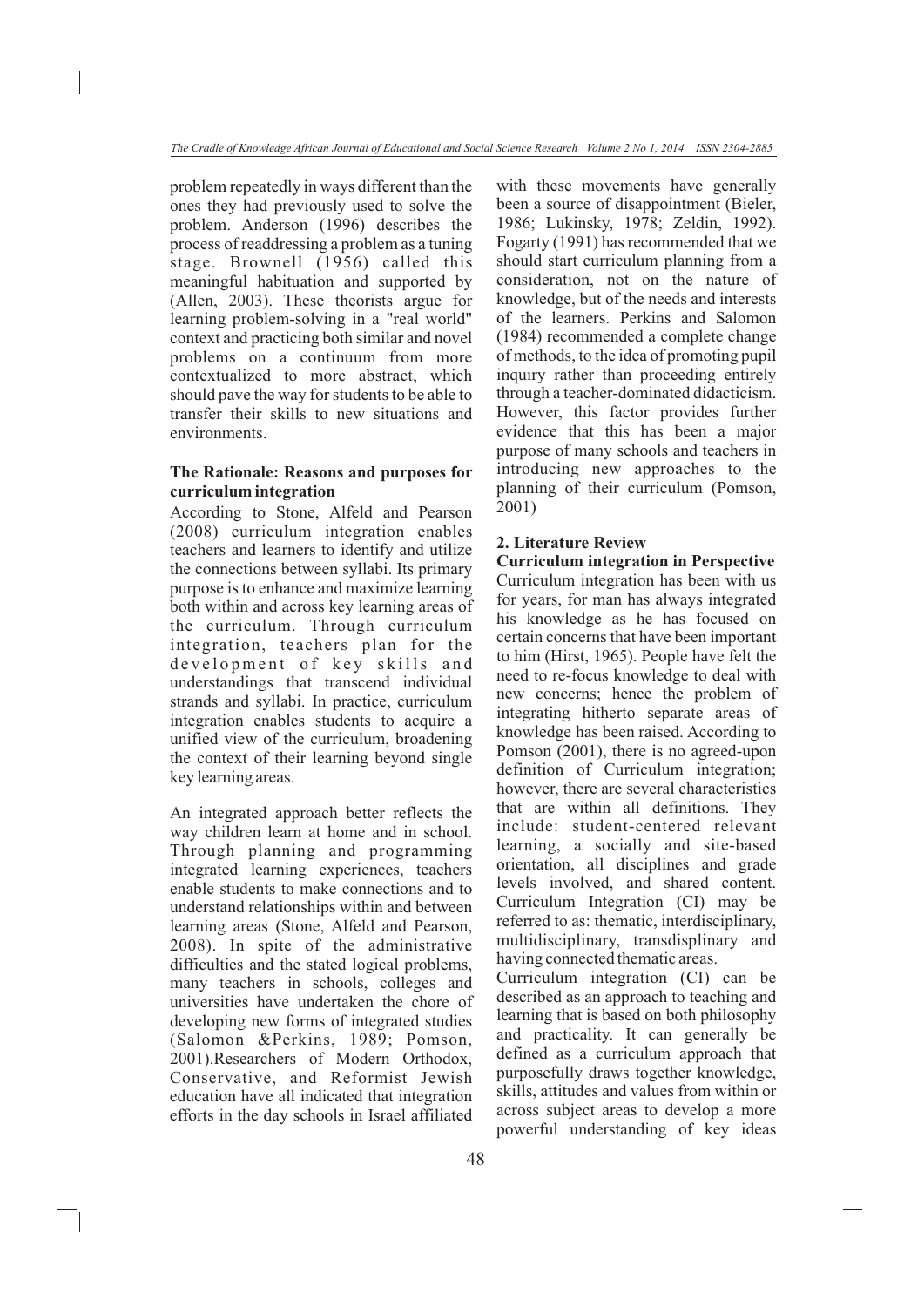(Jacobs, 1991).

According to Hawes (1979), the late 1960's saw the planning and development of new science syllabuses in the United States of America and Britain after the launching of the Sputnik by Russians in 1957. The preparation of these curricula was based on the British Nuffield science courses. In developing the Nuffield courses, American materials were used. These curriculum developments spilled over into developing countries in Africa in the early 1970's. The introduction of highly sophisticated and expensive scientific and technological education for the developing African states was done without regard to laying foundations in secondary schools for fundamental growth of knowledge, skills and attitudes necessary for understanding them. The importation of science curriculum packages into Africa had far reaching repercussions on the development and implementation of the biology curriculum and that of other science subjects like physics, chemistry and mathematics at secondary school level in Kenya from that time to-date (Nyongesa, 2010).

Repercussions have been observed in recent practice in education which has revealed very clearly that this importation can lead to the imposition on some pupils of a curriculum that is alien to them, which lacks relevance to their lives and to their experience outside the school, college and/or university and can ultimately bring about their alienation from and rejection of the education they are offered (Lukinsky, 1978). This is probably the root cause of most of the problems that the educational system is facing in Kenya today and it is certainly a real hazard if not an inevitable result of this kind of approach to curriculum planning (Nyongesa, 2010). The second reason for the need to introduce some form of curriculum integration, although closely related to the first, is sociological rather than psychological (Pomson, 2001). It is already noted that some areas of knowledge are not characterized by being logically discrete forms but by being fields of knowledge, issues of importance around which different bodies of knowledge tend to cohere or become organized (Hirst, 1965; Perkins &Salomon 1984; Bieler, 1986; Gardner, 1999). Jacobs (1991) observed that one direct implication that should be noted here is that any attempt at curriculum integration should be centered on an organizing theme or concept that is properly meaningful. Pomson (2001) posits that the justification for the introduction of new combinations cannot be arbitrary collections of subject matter but must have some central focus.

# **Knowledge and Knowledge Management**

The question 'what is knowledge?' can be interpreted in several ways. It can be interpreted both as a psychological question or a philosophical semantic question, about what it means to know something, what kind of behavioral changes are to count as evidence of the acquisition of knowledge, rather than of, say, the development of habits or fixed responses to certain stimuli (Young, 1971).The author observes that, it is in this sense that if is often argued that the term 'knowledge' can only properly be used of that kind of learning that involves understanding. Knowledge that something is the case must always be accompanied by the knowledge why it is the case (Archambault, 1965). Only if we insist on this can we distinguish knowledge from belief, opinion or mere guess work.

Interpreted in this way, the question 'what is knowledge?' becomes almost synonymous with the question 'what is truth?' and its central relevance to decisions of curriculum content will be clear, since it will be impossible to justify the inclusion of certain areas of knowledge in the curriculum for their own sake unless evidence can be produced as to their truth content, objectivity or intrinsic value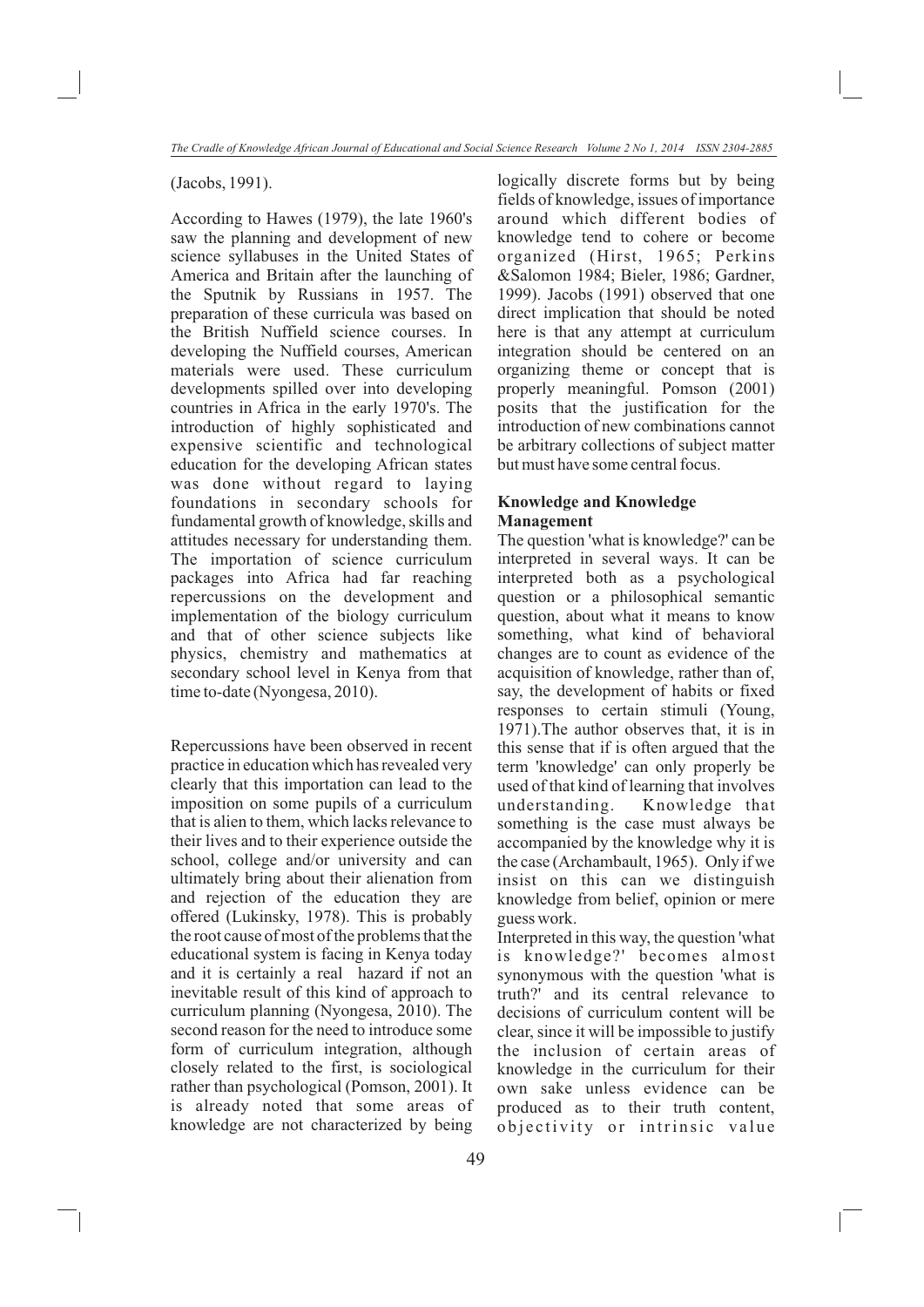(Archambault, 1965). Hirst (1965) argues for the inclusion of certain areas of knowledge in the curriculum on the grounds that these are those areas of knowledge that constitute rationality itself, that they represent what it means to be rational, so that without them nothing that can be called 'education' is possible since education is seen as essentially concerned to develop the rational mind (Hirst, 1969; Hirst & Peters, 1970; Jenkins& Shipman, 1976)).

 Movizzo, (1995) argues that integral to the implementation of knowledge management is the organization's information flows and implementing organizational learning practices which make explicit key aspects of its knowledge base. Drucker (1995) posits that knowledge management is not about managing or organizing books or journals, searching the internet or arranging for the circulation of materials. However, each of these activities can in some way be part of the knowledge management spectrum and processes. Knowledge management is about enhancing the use of organizational knowledge through sound practices of information management and organizational learning (Nonaka, Ikujiro, von Krorgh & George, 2009).

According to Nonaka, Ikujiro, von Krorgh& Georg, (2009); Knowledge Management is a discipline established since 1991.It is a new branch of management for achieving breakthrough business performance through the synergy of people, processes, and technology. Its focus is on the management of change, uncertainty, and complexity. It evolved from the need for advancing beyond the failing paradigm of Information Technology Management.

Nonaka, Ikujiro, von Krorgh and Georg (2009) observe that **knowledge** management refers to the critical issues of organizational adaptation, survival and competence against radical discontinuous environmental change. Essentially it embodies organizational processes that seek synergistic combination of data and information processing capacity of information technologies, and the creative and innovative capacity of human beings.

Importantly, unless data and information are translated into meaningful decisions and actions for sustained performance, there is no point of the whole exercise, whether you it is called knowledge management, wisdom management, creativity management, or something else (Movizzo, 1995). He posits that knowledge management is knowing what you know and profit from it. Drucker (1995) argues that the focus of knowledge management is on 'doing the right thing' instead of 'doing things right'. It provides a framework within which the organization views all its processes as knowledge processes and all business processes involve creation, dissemination and application of knowledge towards organizational sustenance and survival. Accordingly the goal of knowledge management is sustained individual and business performance through ongoing learning, unlearning, and adaptation. The real question then is "How can the curricula be integrated for knowledge management in Kenya and other countries including the United Kingdom.

# **Background to the Forms of Knowledge**

Hirst (1965) posits that knowledge is organized into several logically discrete forms which Phenix (1964) calls the realms of understanding. This gives an assumption about knowledge. This assumption creates a difficulty for integration since these bodies of knowledge are different from each other in their logical structure. There are four main aspects to the logical differences that distinguish each form of knowledge form others. Firstly, each form has certain central concepts that are peculiar in character to the form (Hirst, 1965). These concepts are of course sometimes used in the context of other forms of knowledge but in a rational structure of knowledge these concepts fall naturally into one particular form.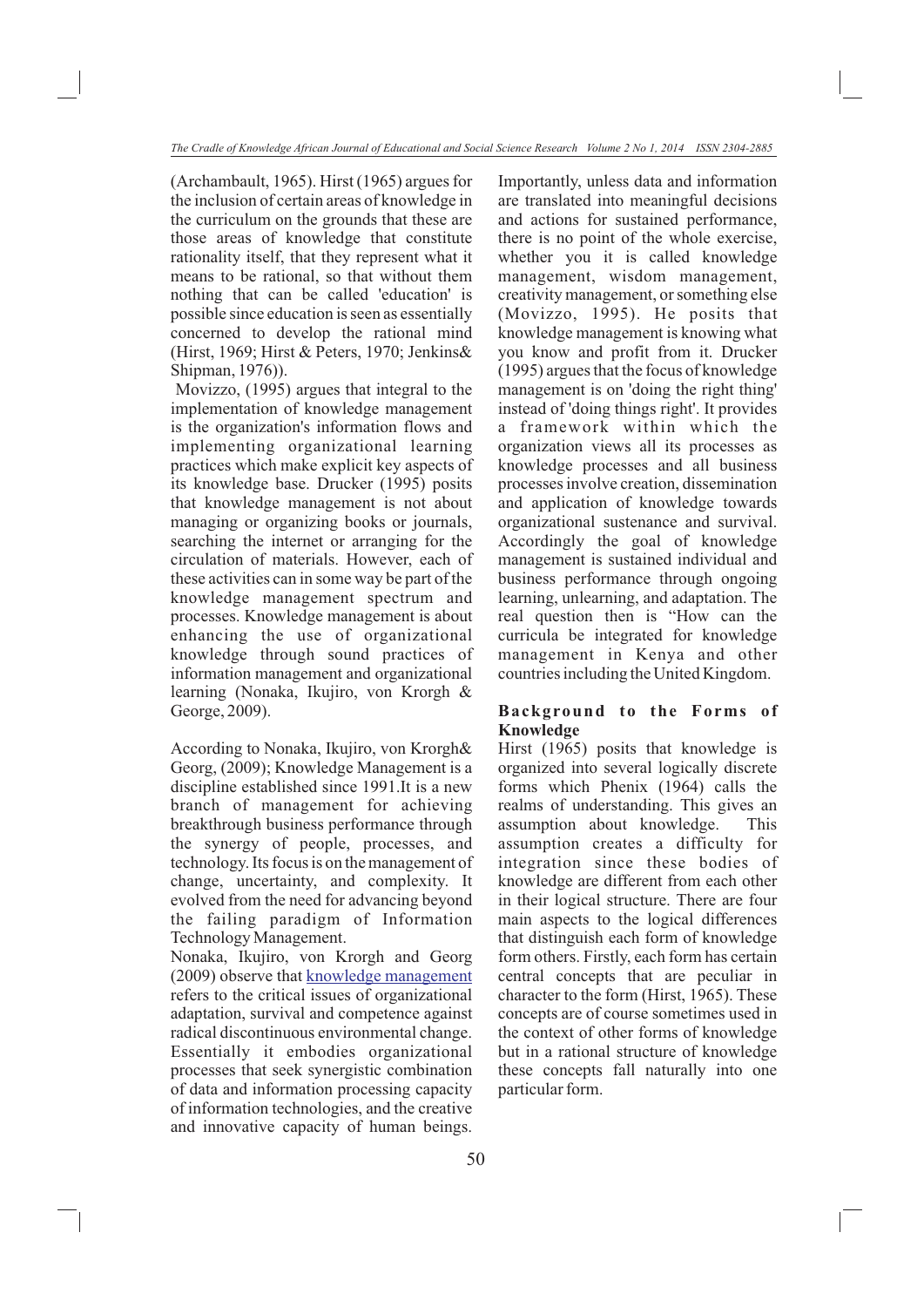Secondly, each form has its own distinctive logical structure. A systematic body of knowledge consists of networks of relationships through which experience is understood and these networks fall into several categories, such as mathematics, physical sciences, biological sciences, the human science, literature and fine arts, ethics, religion, sociology and philosophy (Hirst, 1965).There is of course overlap as between, for example, mathematics and physical sciences, but the fact that there is overlap does not imply that important logical differences do not exist.

Thirdly, each form has its own distinctive truth criteria, its own method of validating the assertions it consists of. Mathematical assertions, for example, are to be verified by procedures that are quite different from those that are used to verify scientific assertions. There are further different verification procedures, each appropriate and peculiar to a particular form of knowledge (Hirst, 1965).

Lastly, each form has its own distinctive methodology. Each has its own particular techniques and skills for exploring experience (Hirst, 1965). Each form therefore represents a different set of procedures for extending human knowledge and experience in the area with which it is concerned. We must however be careful about a good deal of confusion apparent both in what is said

#### **The Integration of Knowledge**

The first reason for integration of knowledge is that; it is a good reminder that no logical problems are created when subjects are to be integrated but only when the integration of separate disciplines is involved (Stone, Alfeld& Pearson, 2008). The term integration being used in this case, not to indicate the need to put two or more logically different forms of knowledge together (Blum, 1971). Thus, in a particular context a subject such as nutritional studies might not be seen in itself as a form of integrated study, which on this kind of analysis of knowledge it clearly is, an integration of some biology, home science, agriculture and partly some

chemistry. Jenkins and Shipman (1976) conclude that, we must be clear that the problems such developments create are entirely administrative and not logical.

Secondly, not all attempts to put subjects, or even disciplines, together will raise problems of integration. Only when it is intended that the different packages of knowledge should be welded into one, there could be an apparent logical problem and only here, if anywhere, is there a need to develop an interdisciplinary, multidisciplinary or transdisciplinary logic.

Thirdly it is good to remember that it has already been done with apparent success. Many of the subjects that stand unquestioned on the curricula of schools, colleges and universities are forms of integrated study; they are fields of knowledge rather than forms of knowledge, subjects rather than disciplines (Stone, Alfeld & Pearson, 2008). Geography, drawing in mathematics, the physical sciences and the human sciences, is perhaps the most immediately obvious example of this, as already noted, but there are many othershome science, physical education, design and technology studies, comparative education and, indeed, the study of education itself

The second reason for the need to introduce some form of curriculum integration, although closely related to the first, is sociological rather than psychological (Pomson, 2001). It is already noted that some areas of knowledge are not characterized by being logically discrete forms but by being fields of knowledge, issues of importance around which different bodies of knowledge tend to cohere or become organized (Hirst, 1965; Perkins &Salomon 1984; Bieler, 1986; Gardner, 1999). Jacobs (1991) observed that one direct implication that should be noted here is that any attempt at curriculum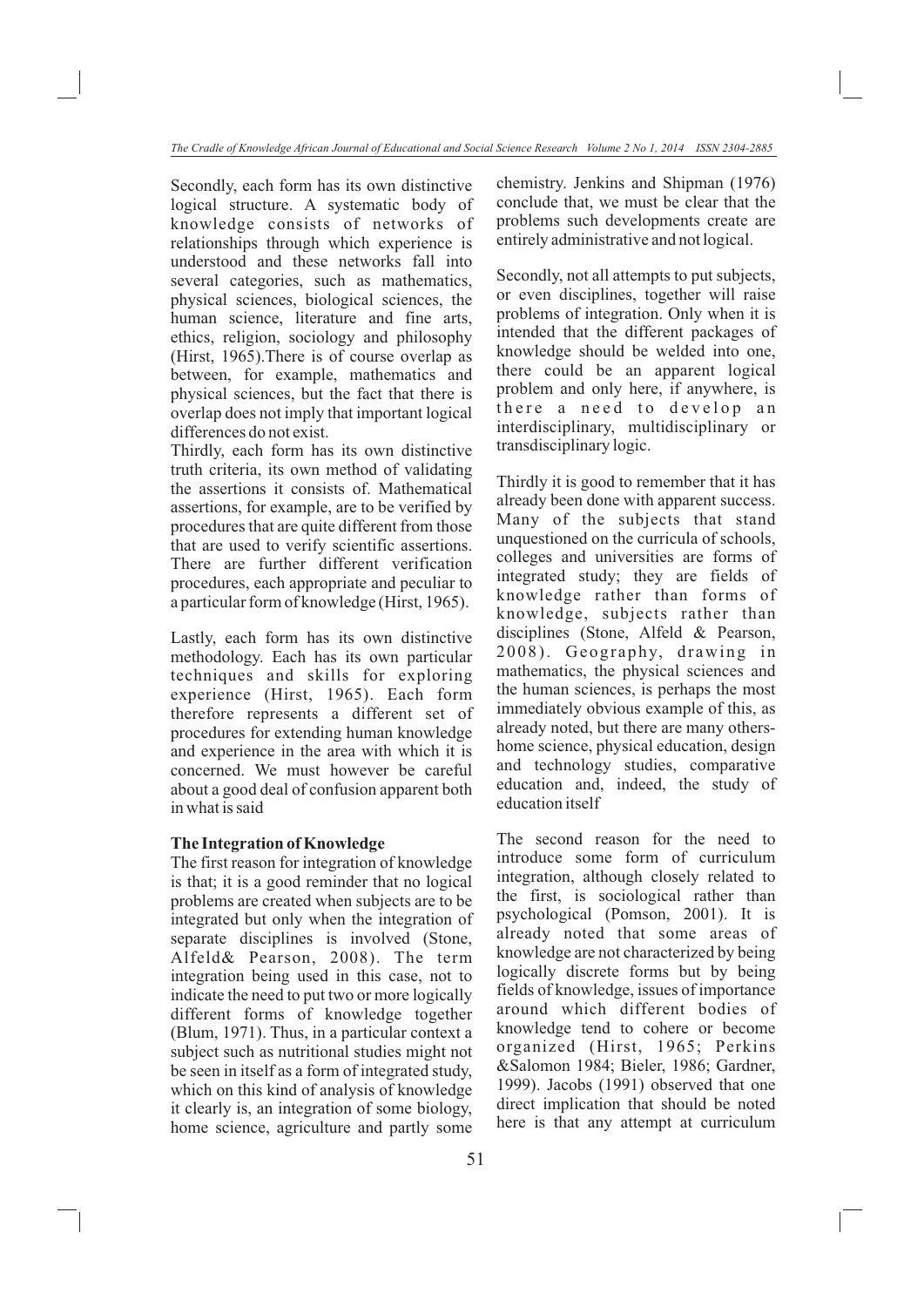integration should be centered on an organizing theme or concept that is properly meaningful. Pomson (2001) posits that the justification for the introduction of new combinations cannot be arbitrary collections of subject matter but must have some central focus.

Pomson (1996) argues that if the integration of disciplines creates logical problems then it must also create them for those attempts at integration that took place before the notion of logically discrete forms of knowledge was first mooted, just as much as for those attempts that have been made since. Alternatively, if such subjects have solved the logical difficulties, then it should not be difficult for us to find similar solutions for new forms of integration. In fact, the whole issue continues to appear to be a non-problem or at least a problem created and solved.

#### **Knowledge and the Curriculum**

The twin questions 'what is knowledge?' and 'what is truth?' leads us on to the question that is central to this prospective concept on curriculum integration. Once again the interrelatedness of these questions must be noted. The question is; what is it of virtue by which we can assess the validity of knowledge? (Archambault, 1965). In answering this question, it becomes obvious that the question 'what is knowledge?' becomes almost synonymous with the question 'what is truth?' in the context of learning and education in its entirety (Young, 1971)

Indeed, it could be argued that this is the focal point of philosophy itself since all branches of philosophy – ethics, aesthetics, politics and oters – can be seen as centrally engaged in a search for what will constitute knowledge in each particular field (Archambault, 1965). Inevitably a number of different theories about the nature and structure of knowledge have been offered, all or most of which are still relevant today and it would be for many reasons desirable that we should consider them (Young, 1971). Firstly, particular theories about the nature of knowledge are implicit in or assumed by all theories that are proposed as bases for curriculum development and planning and, secondly and more importantly, the epistemological bases of the curriculum are too little understood by curriculum theorists and most theories about the curriculum need to be looked at very critically and rigorously from this point of view (Lawton, 1969; Blum, 1971). This leads inevitably to a less confident view of knowledge and to a greater awareness of the tentative nature of human knowledge since it is agreed by everyone that the rationalists are right in claiming that the evidence of our senses is unreliable. It is not perhaps necessary to go as far to the other extreme as this, but it is necessary, if one takes such a view, to recognize at the very least the hypothetical nature of knowledge, as present day empiricist theories do (Ayer, 1936;1946).

The whole pragmatist movement, as promoted by John Dewey, which has been highly influential in the recent development of educational practice, has been founded on a view of knowledge as hypothetical and therefore subject to constant change, modification and evolution. Young (1971) observes that Such a view requires us to be hesitant about asserting the value of any form of knowledge or its right to inclusion in the curriculum and encourages us to accept that knowledge is to be equated rather with experience, so that what it means for a child to acquire knowledge is that he/she should have experiences which he/she can himself use as the basis for the framing of hypotheses to explain and gain control over the environment in which he lives.

This brings a full circle, since the problem of conflicting sub-cultures is back and a blank has been drawn in attempts to find a solution to the problem. (Archambault, 1965; Young, 1971) argue that there is no universally accepted theory of knowledge and the theories that appear to have the strongest claims on our acceptance are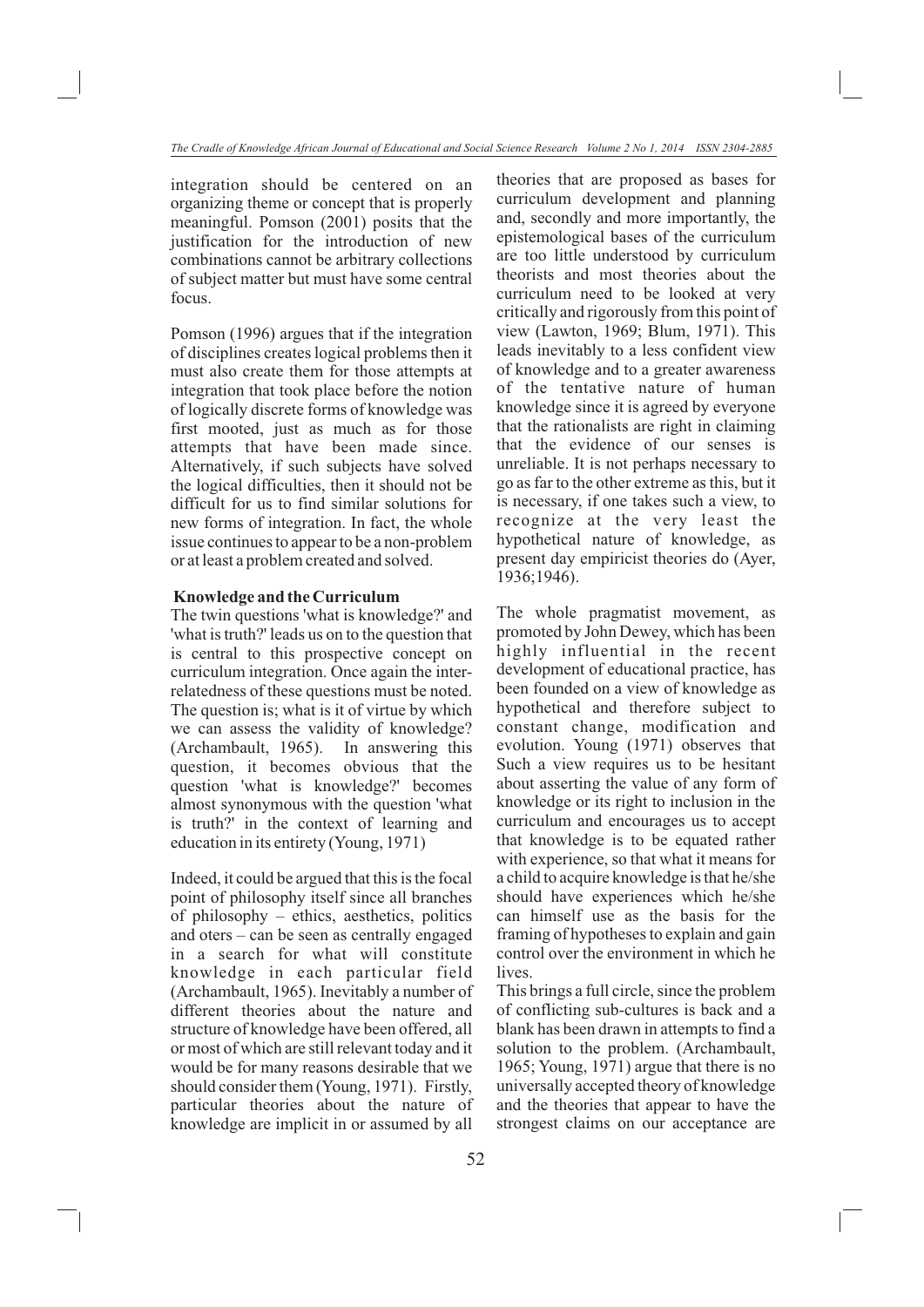those that posit that they cannot establish the kind of objective status for knowledge that man requires in order to make decisions about the content of the curriculum entirely on the basis of this kind of consideration (Keddie, 1971).

#### **Applications:**

### **Child – centered education**

The idea that in seeking answers to questions about what should be taught, an examination of the nature of the child is not new; it is certainly not a product of the 21st century (Stone, Alfeld& Pearson, 2008). The main thrust of that revolt was against the idea that educational practices were planned by a consideration of 'the knowledge', the children instead who are the objects of those practices were looked at according to what could be discovered about them. It is for this reason that this general movement has been termed 'child-centered' (Blum, 1971). It is one thing to claim that education should be planned according to what we know about the nature of children; it is quite another to spell out precisely how our knowledge of children should be reflected in our educational planning. (Archambault, 1965; Young, 1971; Blum, 1971). With theories such as these it is difficult to decide what practical provisions they should lead to. They may be helpful in our attempts to decide on appropriate methods but they offer no criteria by which we can make choice of suitable content. (Pomson, 1996).

According to Dearden (1968), three related kinds of answers have been offered to this question – claims that the main concern should be the child or the learner, attempts to give a coherent account of the nature of growth and assertions that the content of the curriculum should be decided by reference to the interests of the children or learners the needs, growth, and the societal values. Maslow (1954) for example, identified three kinds of need – primary needs for food, air; sleep among others, emotional needs for such things as love and security and social needs Dewey (1939) speaks of guided growth; this is to do no more than push the question one stage backwards. For now, one may ask; what criteria should appeal in deciding how to guide children's growth? The idea of growth is helpful to us in reaching decisions about appropriate methods in education, since it suggests that these should be such as to ensure that the development of children involves fundamental and permanent changes and that their learning should not be superficial, that it should not consist of 'inert ideas' (Whitehead, 1932). It has led to conclusions such as that of the SMASSE Project Report (2000) that the curriculum should be thought of in terms of activity and experience rather than knowledge to be acquired and facts to be stored. The SMASSE Project Report draws a lot of support from Dewey's philosophy of education that viewed education as a process of cognitive growth and see the main concerns of the teacher as being to assist pupils to acquire those concepts which will enable them to interact successfully with their environment.

Dewey (1939) speaks of an 'experiential continuum' which is for him the essence of education as a continuous lifelong process and which offers the principle by which decisions concerning the content of each child's curriculum; the principle being always to choose that activity or those experiences likely to be most productive in terms of further experience. Again this was a feature of John Dewey's philosophy of education and this theory has recently been developed more fully in an attempt to resolve some of the difficulties that a 'child – centered' approach to education presents (SMASSE Project Report, 2000). Briefly, it is suggested that we plan our curriculum not in the light of what we think to be the nature of knowledge nor by reference to what appears to be the requirements of the society or culture in which we live, but in response to what we can find that is actually of interest to the children or learners themselves.

At one level such an approach has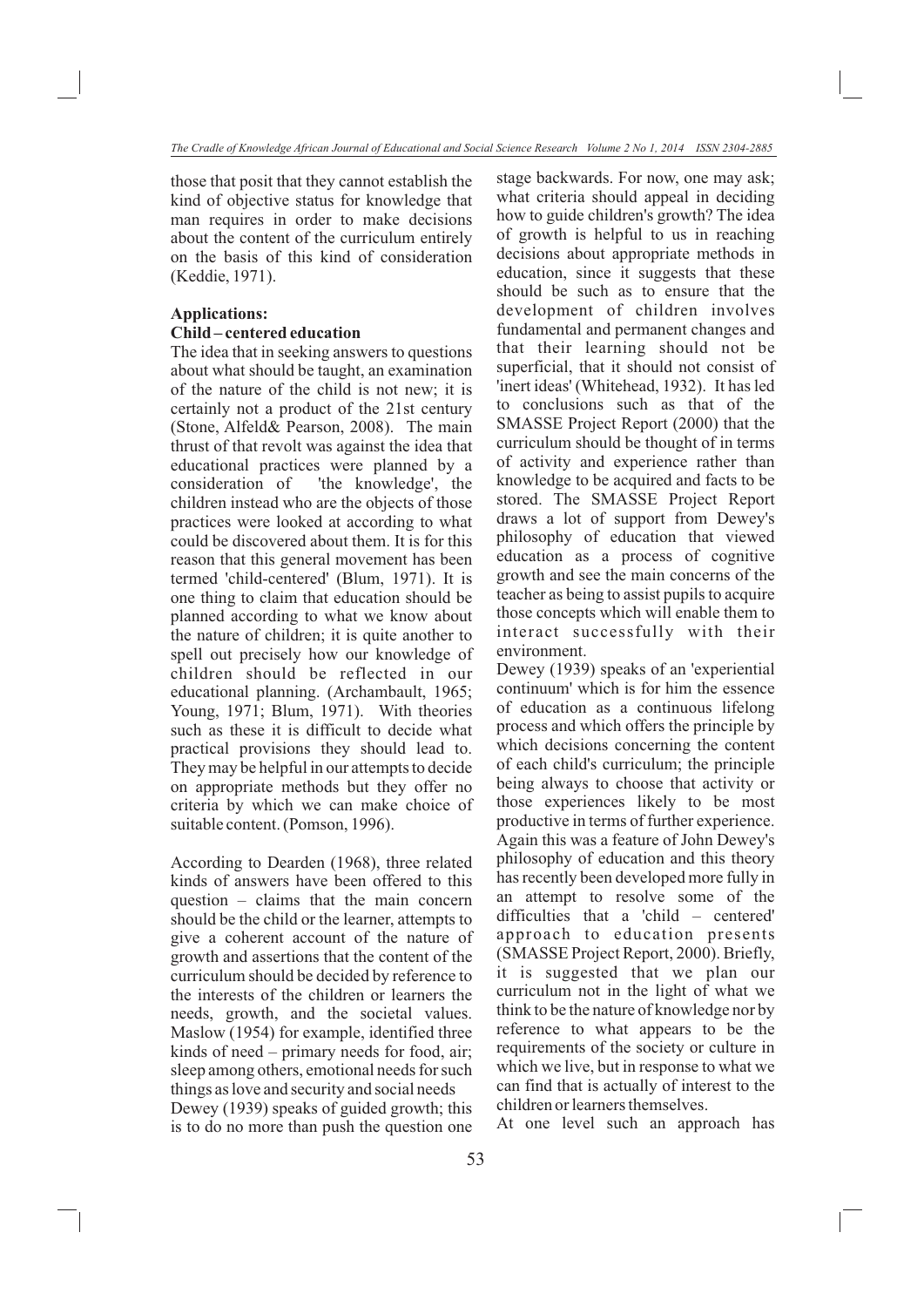obvious advantages. For there is no doubt that children do work better and learn more effectively when they are interested in what they are being required to do (SMASSE Project Report, 2000). Conversely, it is a lack of interest in the work that teachers require of them that is responsible for the failure to learn and the ultimate alienation and disaffection of many pupils. A curriculum can only be truly described as educational if its content consists of those things that pupils are interested in. Kelly (1976) argues that a consideration of the interests of children is central not only to an effective methodology but also to the educational content of our curriculum. He furthers observes that if we are to avoid all the ills that are said follow for many pupils when teachers decide for them what they shall learn and thus impose their values on them, we can only do this by letting them decide what they are interested in.There are, however, several difficulties of a more theoretical kind with this view and must be

considered (White 1964, 1967; Wilson, 1971).

# **The Conceptual Framework**

The conceptual framework used in this paper is based on the Systems Theory presented by Joyce and Weil (1980). They conceived a system as some form in structure or operation, concept or function, composed of united and integrated parts. Banathy (1968) defined a system as a deliberately designed synthetic organism comprised of interrelated and interacting components which are employed to function in an integrated fashion to attain predetermined purposes. From the General Systems Theory is derived the systems concept (Mukasa – Simiyu, 2001). Figure 1 shows the Conceptual Framework for this prospective concept.



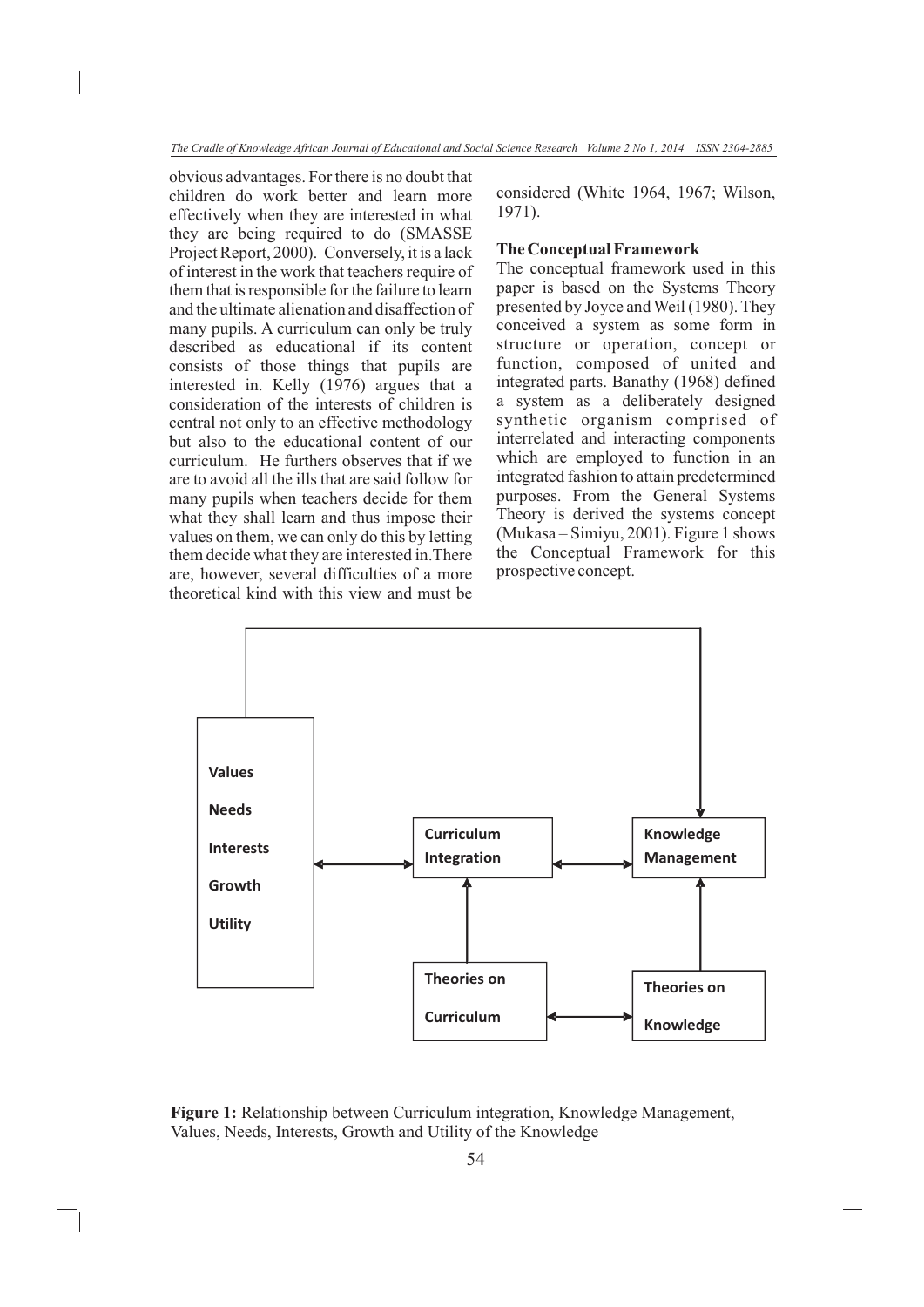The utility of the skills' understandings and attitudes to be gained should also be considered in (CI).The integrated curriculum should therefore reflect those needs, interests, growth, values and utility. These will have a bearing on the knowledge management of what has been gained from the integrated curriculum; likewise the integrated curriculum will influence how the process of knowledge management takes place. The needs, interests, growth, values of the learners still determine the dimensions of curriculum integration and knowledge management in any given society. Curriculum integration is largely determined by the previous and the present theories on curriculum, while knowledge management is greatly determined by understanding the previous and present theories on knowledge management. The two sets of theories can interrelate for a meaningful relation between curriculum integration and knowledge management.

purposeful planning, by educators, of strategies and learning experiences to facilitate and enhance learning across key learning areas. Curriculum integration may also refer to the demonstration, by students, of knowledge and understandings, skills, values and attitudes that transcend individual key learning areas. Therefore, Curriculum integration does not abandon the skills and understandings that are specific to the individual key learning areas, but is a means of enhancing those areas that cross key learning areas. In this light, knowledge is the result of learning which provides the only competitive advantage. Knowledge management is action in focused innovation, pooled expertise, special relationships and alliances. Knowledge in this case becomes the value added behavior and activities. Figure 2 shows the prospective conclusive working model for this discussion.

# **3.0 Conclusions**

In this theoretical paper there is an attempt to define Curriculum integration as the



**Figure 2:** The Cyclic Model for Knowledge Management: Relationship between Curriculum Integration, Knowledge Management and the different levels of Schooling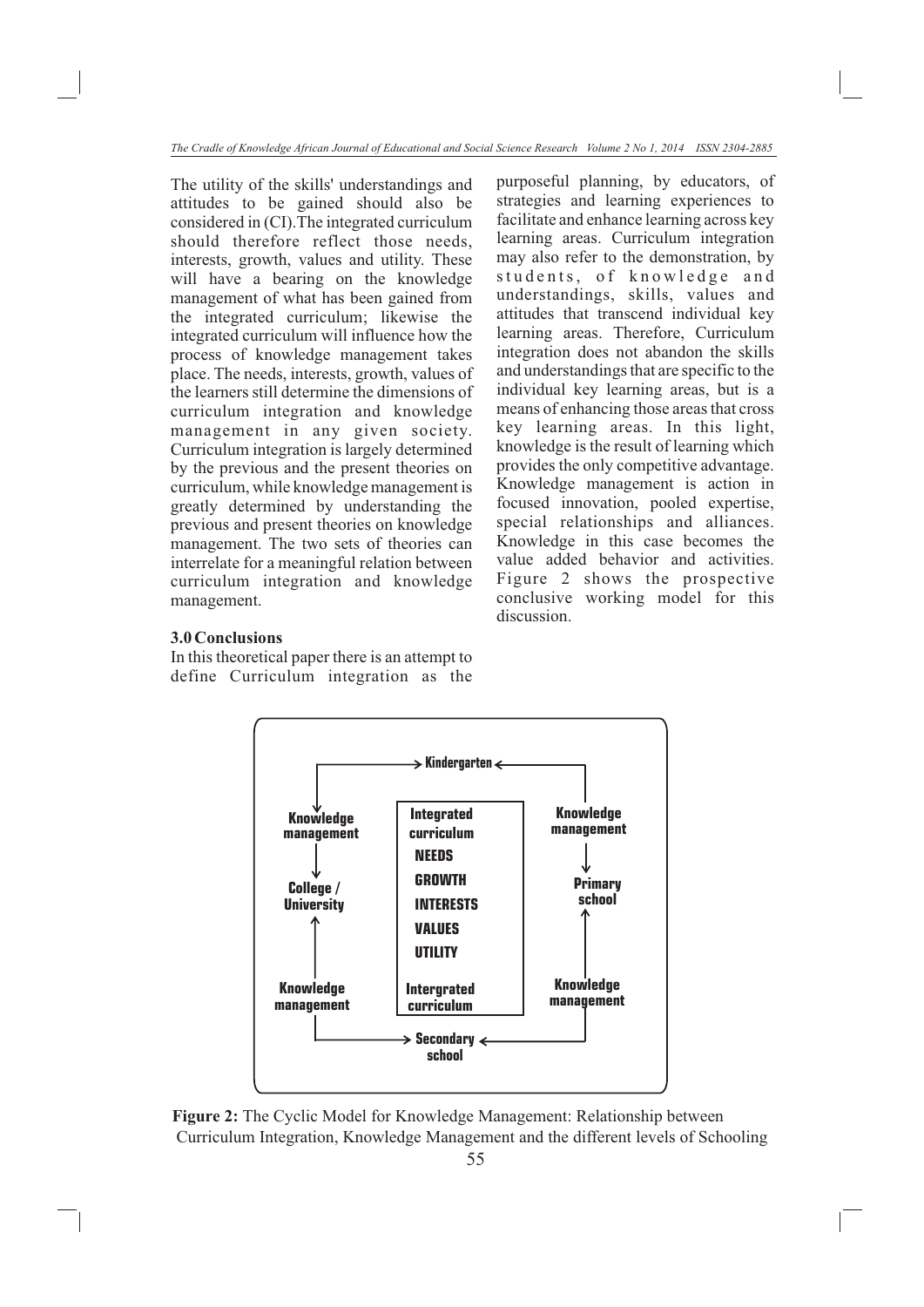Curriculum integration should resonate with the needs, interests, growth and values of the learners. The utility of the skills, understandings and attitudes to be gained also determines integration of the curriculum. The curriculum that is integrated for respective levels of schooling has its content disseminated to the learners at those levels. Knowledge gained at one level of schooling has to be merged at every transition. The knowledge gained at each schooling level should relate with knowledge at the next level. Furthermore knowledge gained at kindergarten should relate with knowledge gained at the college or university. Then and only then shall there be a good start for meaningful knowledge management.

# **Recommendations for Educational Practice**<br>• Education should be concerned

with activities that have an intrinsic value rather than with those that are instrumental to the achievement of ends beyond themselves. A curriculum should have intrinsic merit accept with acceptable intrinsic value.

Teachers should take into account children's needs, growth interests and values in planning how to present content to them.

#### **References**

Allen, F. (2003). *A program for raising the level of student achievement in secondary school*

*mathematics.* Routledge and Kegan Paul.

- Anderson, J. R. (1996). Acquisition of cognitive skill.*Psychological Review, 89*(4), 369–406.
- Archambault, R.D. (1965). *Philosophical Analysis and Education.* London: Routledge and Kegan Paul.
- Ayer,A.J.( 1936; 2nd ed 1946). *Language, Truth and Logic.* London: Routledge and Kegan Paul.
- Beiler, J. (1986). "Integration of Jewish and General Studies in the Modern Orthodox Day School", *Jewish Education* 54:4.
- Bernse, R. G., & Erickson, P. M. (2001).Contextual teaching and learning.*Highlight Zones: Research @ Work* (No. 5). Worthington, OH: Charles A. Jones.
- Blum,A.F. (1971). The Corpus of Knowledge as a Normative Order: Intellectual Critique of the Social Order of Knowledge and Commonsense Features of Bodies of Knowledge London: Routledge and Kegan Paul.
- Boaler, J. (1993). Encouraging the transfer of "school" mathematics to the "real world" throughthe integration of process and content, context, and culture. *Educational Studies in Mathematics, 25,* 341–373.
- Boaler, J. (1998). Alternative approaches to teaching, learning, and assessing mathematics. *Evaluation and Program Planning, 21*(2), 129–141.
- Brophy, J. & Alleman, J. (1991). "A Caveat: Curriculum Integration Isn't Always a Good Idea".*Educational Leadership* 49:2.
- Brown, J. S., Collins, A., &Duguid, P. (1989).Situated cognition and the culture of learning.*Educational Researcher, 18,* 32–42.
- Brownell, W. A. (1956). Meaning and skill: Maintaining the balance : Routledge and Kegan Paul.
- Higgins, A. R. Osborne, & R. J. Shumway (Eds.), *Teaching mathematics: Psychological foundations*(pp. 186–194). Worthington, OH: Charles A. Jones.
- Dearden, R.F. (1968). The *Philosophy of* Primary Education. London: Routledge and Kegan Paul.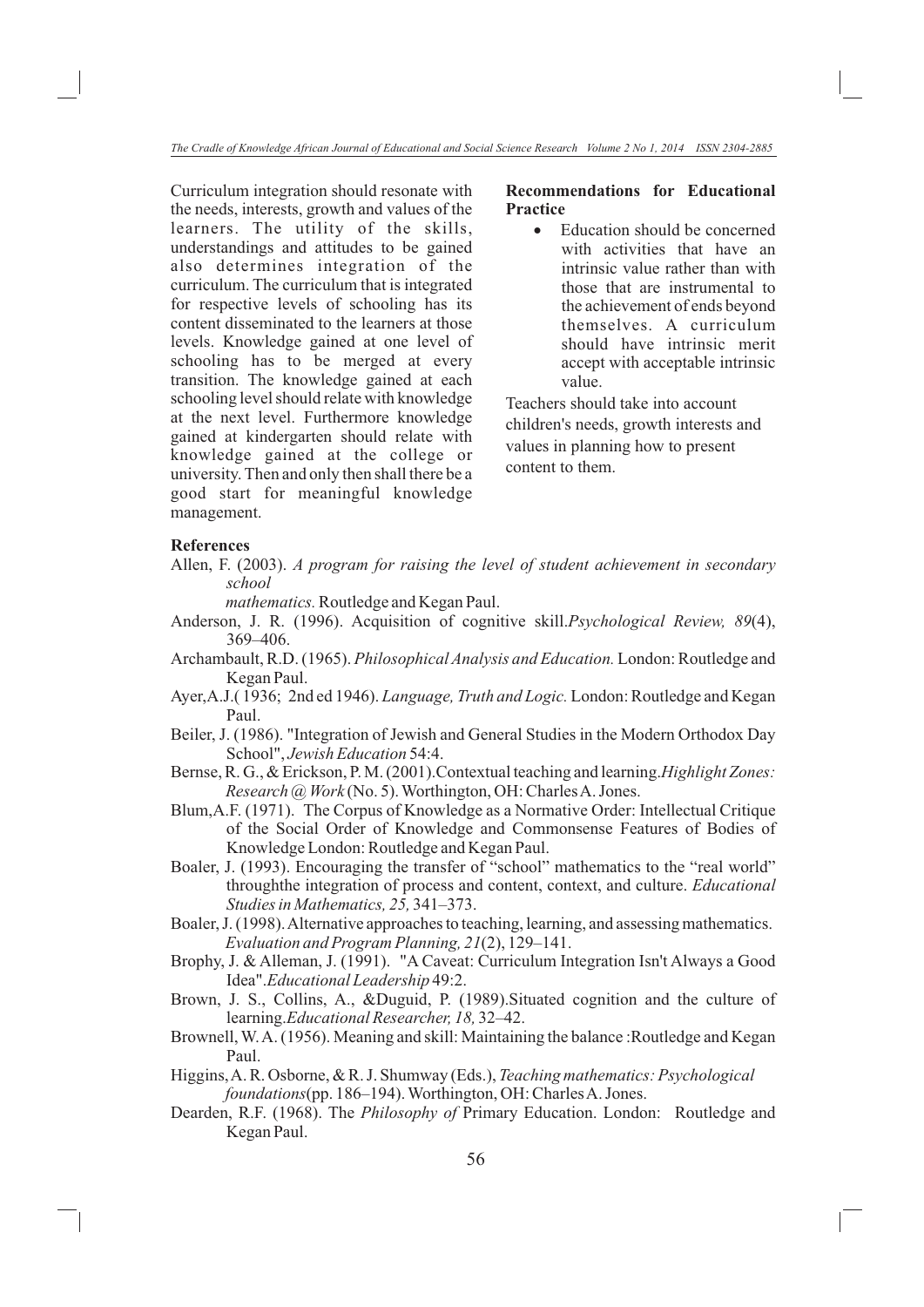- Derry, S., & Lesgold, A. (1996).Toward a situated social practice model for instructional design. Truman Alley Books - Dutton: New York.
- Berliner, D.C. & Calfee , R.C. (Eds.), *Handbook of educational psychology* (pp. 787–806). New York: Simon & Schuster (MacMillan Library Reference USA).
- Dewey, J. (1939). *Experience and Education.*New York: Collier –Macmillan.
- Drucker, P. (1995). Managing in a Time of Great Change. Truman Alley Books Dutton: New York.
- Ericsson, K. A., & Charness, N. (1994). Expert performance: Its structure and acquisition. *American Psychologist, 49*(8), 725–747.
- Ericsson, K. A., Krampe, R. T, & Tesch-Römer, C. (1993). The role of deliberate practice in the acquisition of expert performance. *Psychological Review, 100*(3), 363–406.
- Fogarty, R. (1991). "Ten Ways to Integrate Curriculum", *Educational Leadership* 49:2
- Fuchs, L. S., Fuchs, D., Prentice, K., Burch, M., Hamlett, C. L., Owen, R., et al. (2003). Explicitly teaching learning for transfer: Effects on third-grade students' mathematical problem solving. *Journal of Educational Psychology, 95*(2), 293–304.
- Gardner, H. (1999). *The Disciplined Mind*, Simon and Schuster, Truman Alley Books Dutton: New York.
- Grubb, W. N., Davis, G., Lum, J., Plihal, J., &Morgaine, C. (1991).*The cunning hand, the cultured mind: Models for integrating vocational and academic education.*  Berkeley: National Center for Research in Vocational Education, University of California.
- Hawes, H. (1979).*Curriculum and Reality in African Primary Schools.* London. Longman Publishers.
- Hirst, P.H. (1965). Liberal Education and the Nature of Knowlegde. 113-138 1n Archambault(1965).
- Hirst, P.H (1969).The Logic of the Curriculum. Journal of Curriculum Studies **1,** 142-158 .
- Hirst, P.H &Petes,R.S.(1970). The Logic of Education. London: Routledge and Kegan Paul.
- Hoachlander, G. (1999). *Integrating academic and vocational curriculum: Why is theory so hard to practice?* Berkeley: National Center for Research in Vocational Education, Universityof California.
- Jacobs, H.H. (1991). "Planning for Curriculum Integration", *Educational Leadership* 49:2.
- Jenkins, M.D. &Shipman,M.D. (1976). Curriculum: *An introduction*. London: Open Books.
- Johnson, A. B., Charner, I., & White, R. (2003).*Curriculum integration in context: Anexploration of how structures and circumstances affect design and implementation.* St.Paul: National Research Center for Career and Technical Education, University of Minnesota. Report No. RR3001)
- Jitendra, A. K., &Xin, Y. P. (1997). Mathematical word problem-solving instruction for students with disabilities and at risk: A research synthesis. *The Journal of Special Education,30*(4), 412–439.
- Joyce, B. & Weil, M. (1980). *Models of teaching*. New Jersey, NJ: Prentice-Hall.
- Karweit, D. (1993). *Contextual learning: A review and synthesis.* Baltimore, MD: Johns Hopkins University, The Center for Social Organization of Schools.
- Kilpatrick (Eds.), *Mathematics and cognition: A research synthesis by the internationalgroup for the psychology of mathematics education* (pp. 96–112). Cambridge, England: Cambridge University Press.
- Kieran, C. (1992). The learning and teaching of school algebra. In D. Grouws (Ed.), *Handbook of research on mathematics teaching and learning (pp. 390–419).* New York: Simon &Schuster.